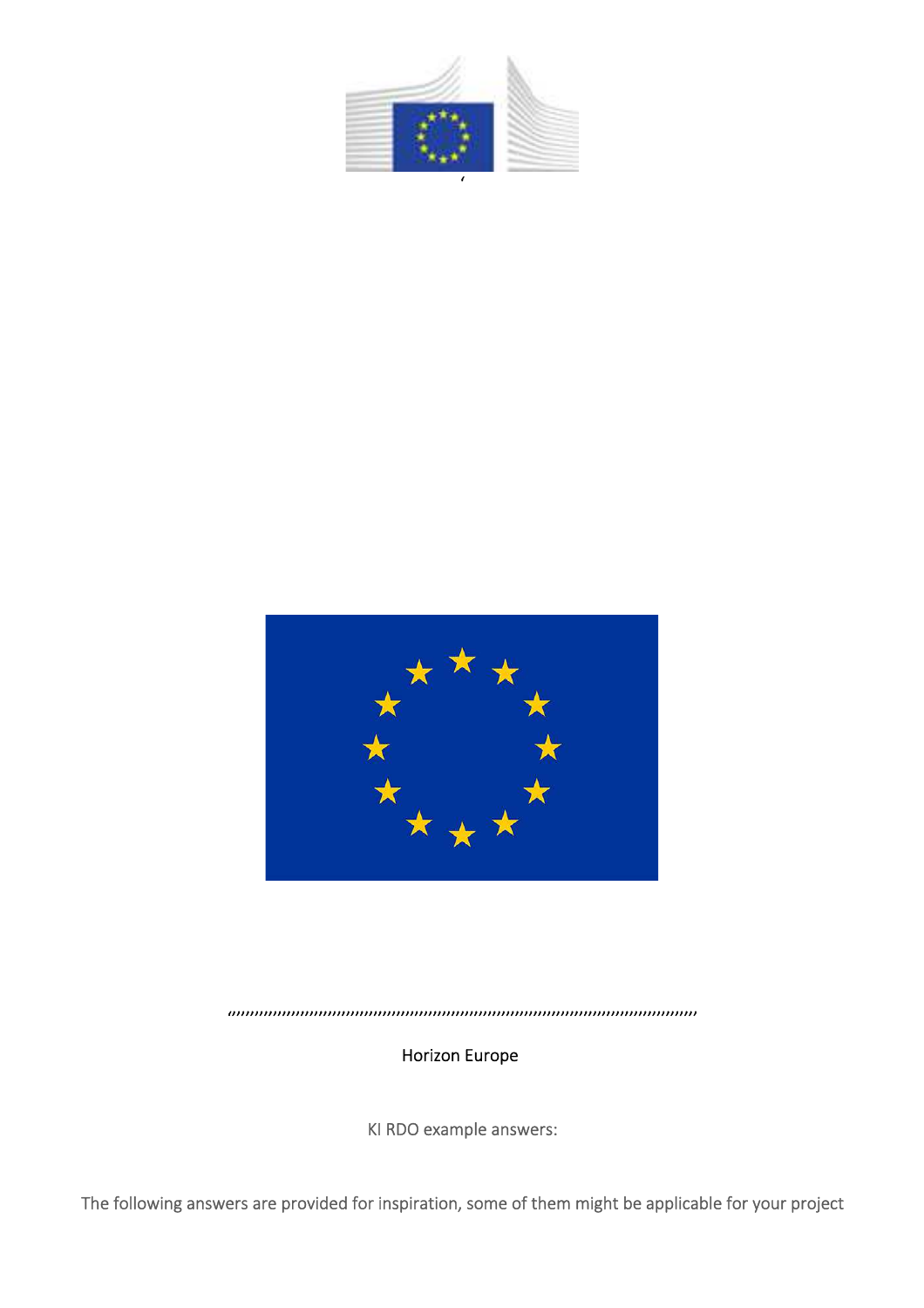# 1. Data Summary

Will you re-use any existing data and what will you re-use it for? State the reasons if re-use of any existing data has been considered but discarded.

We will reuse data from previous experiments to compare/evaluate new data generated in the project.

What types and formats of data will the project generate or re-use?

- Biomarker Data will be saved in a .csv format.
- PCR data will be saved in csy format
- Questionnaire data will be saved in SAS format.
- Data on prescribing practices before and after pilot trial will be managed in SAS (file format: .sas7bdat) and analyzed in STATA (file format: .dta).
- Interview responses will be saved in Nvivo .nvp format.
- Survey responses will be exported from REDCap to .csv format.
- Register data will be received in spreadsheet format and will be converted to .tsv format before analysis.
- Sequencing data will be in .fastq format.
- Flow cytometry data will be saved in .fcs format.
- Confocal images will be saved in .jpeg format.
- Proteome raw data will be saved in raw files
- Raw methylation data will be in .idat format.
- Raw genetic variation data will be in .vcf format.

What is the purpose of the data generation or re-use and its relation to the objectives of the project?

The data collection in the project will be used to collect research data from pre-clinical and clinical studies with selected vaccine candidates against COVID-19 infections.

What is the expected size of the data that you intend to generate or re-use?

A data volume of 3 TB is expected

What is the origin/provenance of the data, either generated or re-used?

- Image files will be recorded from a confocal microscope.
- RNA sequencing data will be generated from normal and tumor tissues from patients.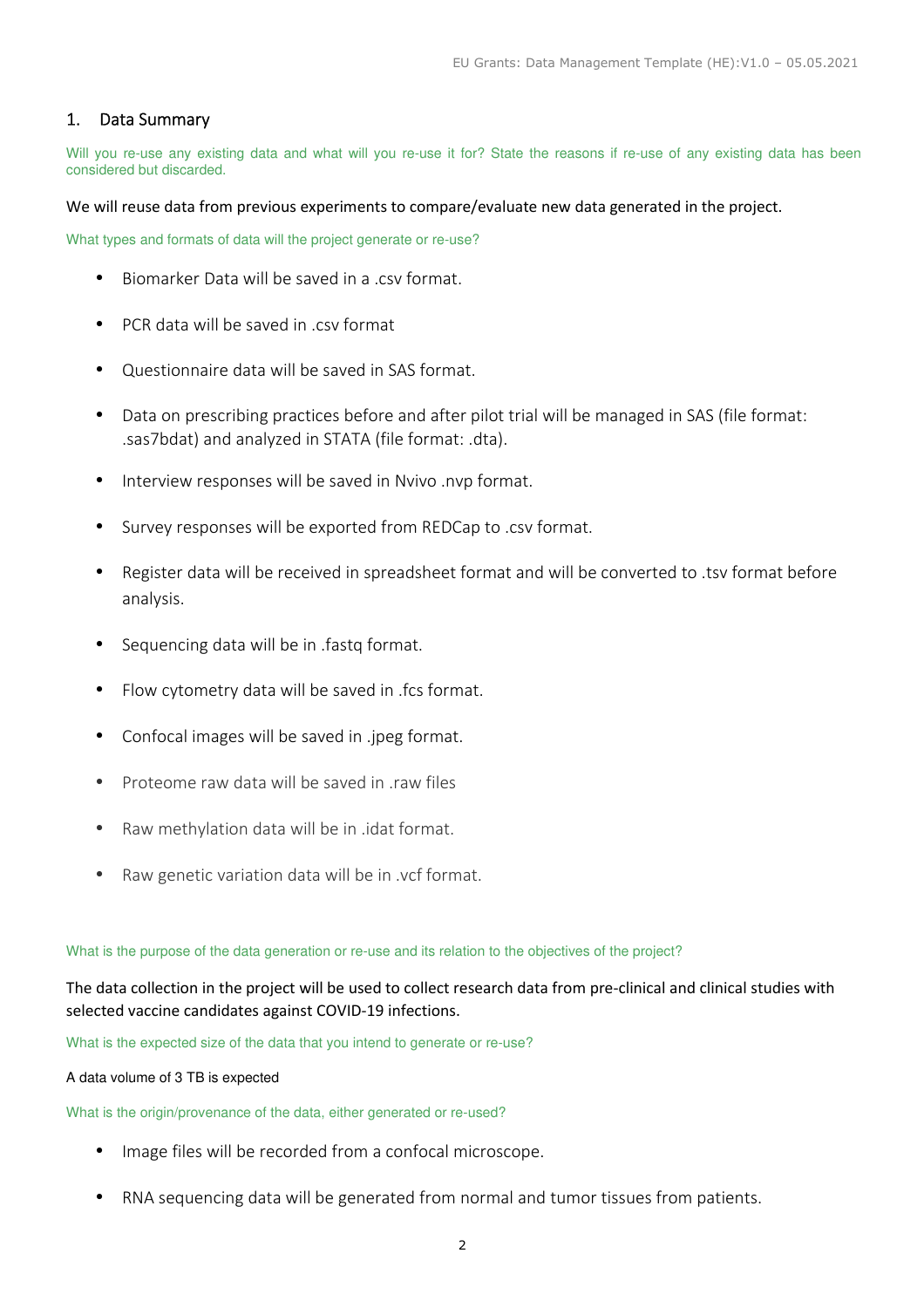- Patient data will be acquired from the Swedish Hip Arthroplasty Register.
- Survey responses will be acquired using the REDCap survey software.
- Measurements of markers of liver and renal function will be collected in the SMART-TRIAL system.
- Respondent data will be acquired in clinical interviews.
- Existing bioinformatics data will be used for new analyses.

To whom might your data be useful ('data utility'), outside your project?

# 2. FAIR data

# 2.1. Making data findable, including provisions for metadata

## Will data be identified by a persistent identifier?

We plan to make our datasets findable by uploading rich metadata to a searchable resource (a data repository) and having a persistent identifier assigned to the data by the repository. Data will be deposited at a repository/database (please provide name) immediately and without embargo

Will rich metadata be provided to allow discovery? What metadata will be created? What disciplinary or general standards will be followed? In case metadata standards do not exist in your discipline, please outline what type of metadata will be created and how.

- Data will be described by rich metadata using standard or specified terminologies:
	- $\checkmark$  Documentation will include a standardized folder structure, codebooks (metadata about the data), logbooks (metadata about data processing), analysis plans, input and output files from databases and statistical software
	- $\checkmark$  All files will be named according to the date of acquisition and experimental condition and put into folders. A "read me" file will be generated, explaining the experimental conditions, tissue and cell types.
	- $\checkmark$  Survey responses will be curated into the Psych-DS format.
	- $\checkmark$  Working files will be clearly labelled with a version suffix, e.g. v2.
	- $\checkmark$  The following metadata will be provided (as Excel file) for each experiment: Experiment number, Condition, Date, Creator, Description, Format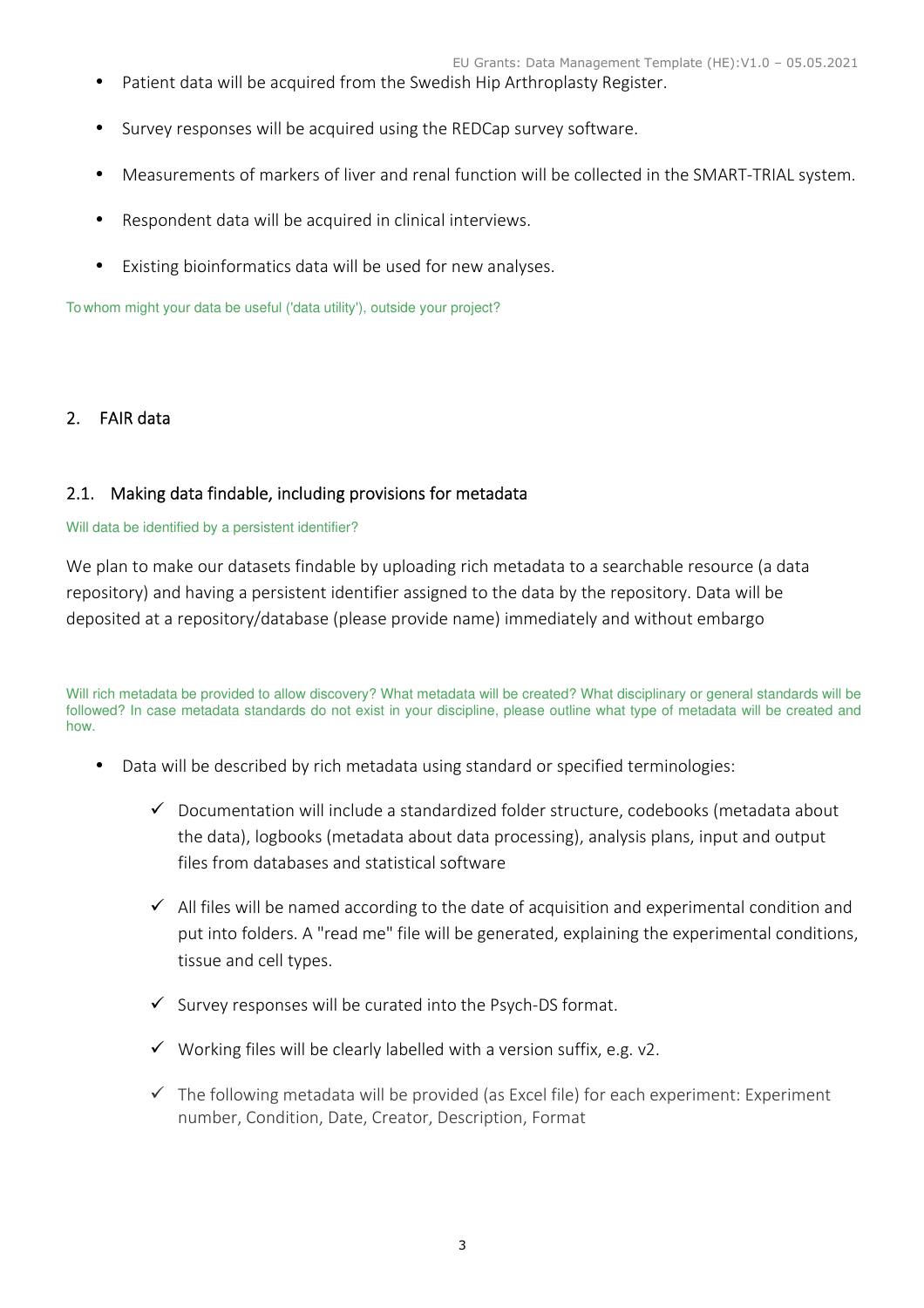- $\checkmark$  Data will be documented following the MINSEQE standard recomendations (http://fged.org/projects/minseqe/).
- $\checkmark$  Metabolomics data will be documented in accordance with community standards defined by the Metabolomics Standards Initiative
- $\checkmark$  Study documentation procedures have been developed in consultation with and Karolinska Trial Alliance, KTA). File structure and naming has been adapted from templates provided by the KTA.

Will search keywords be provided in the metadata to optimize the possibility for discovery and then potential re-use?

### Search keywords will be provided in the metadata

Will metadata be offered in such a way that it can be harvested and indexed?

- Metadata will be deposited at SND and be freely searchable. There will be links to the underlying data.
- Information about data and metadata are available from the register X holder.

# 2.2. Making data accessible

### Repository:

Will the data be deposited in a trusted repository?

Yes. Data and metadata will be retrievable by their unique and persistent identifier assigned by the data repository.

Have you explored appropriate arrangements with the identified repository where your data will be deposited?

Does the repository ensure that the data is assigned an identifier? Will the repository resolve the identifier to a digital object?

### Yes, a DOI will be assigned to the data by the repository

### **Data**

Will all data be made openly available? If certain datasets cannot be shared (or need to be shared under restricted access conditions), explain why, clearly separating legal and contractual reasons from intentional restrictions. Note that in multibeneficiary projects it is also possible for specific beneficiaries to keep their data closed if opening their data goes against their legitimate interests or other constraints as per the Grant Agreement.

Datasets that do not contain personal information will be:

- made available upon publication as a supplement to the publication.
- deposited at a repository/database (please provide name) immediately and without embargo.

Datasets containing personal information will be:

- deposited in EGA. For EGA-deposited data, qualified researchers can obtain the data after signing an agreement that includes privacy protection compliant with GDPR, including adequate data protection and the possibility to withdraw consent.
- Made available upon request after ensuring compliance with relevant legislation and KI guidelines. Metadata will be published open in a data repository.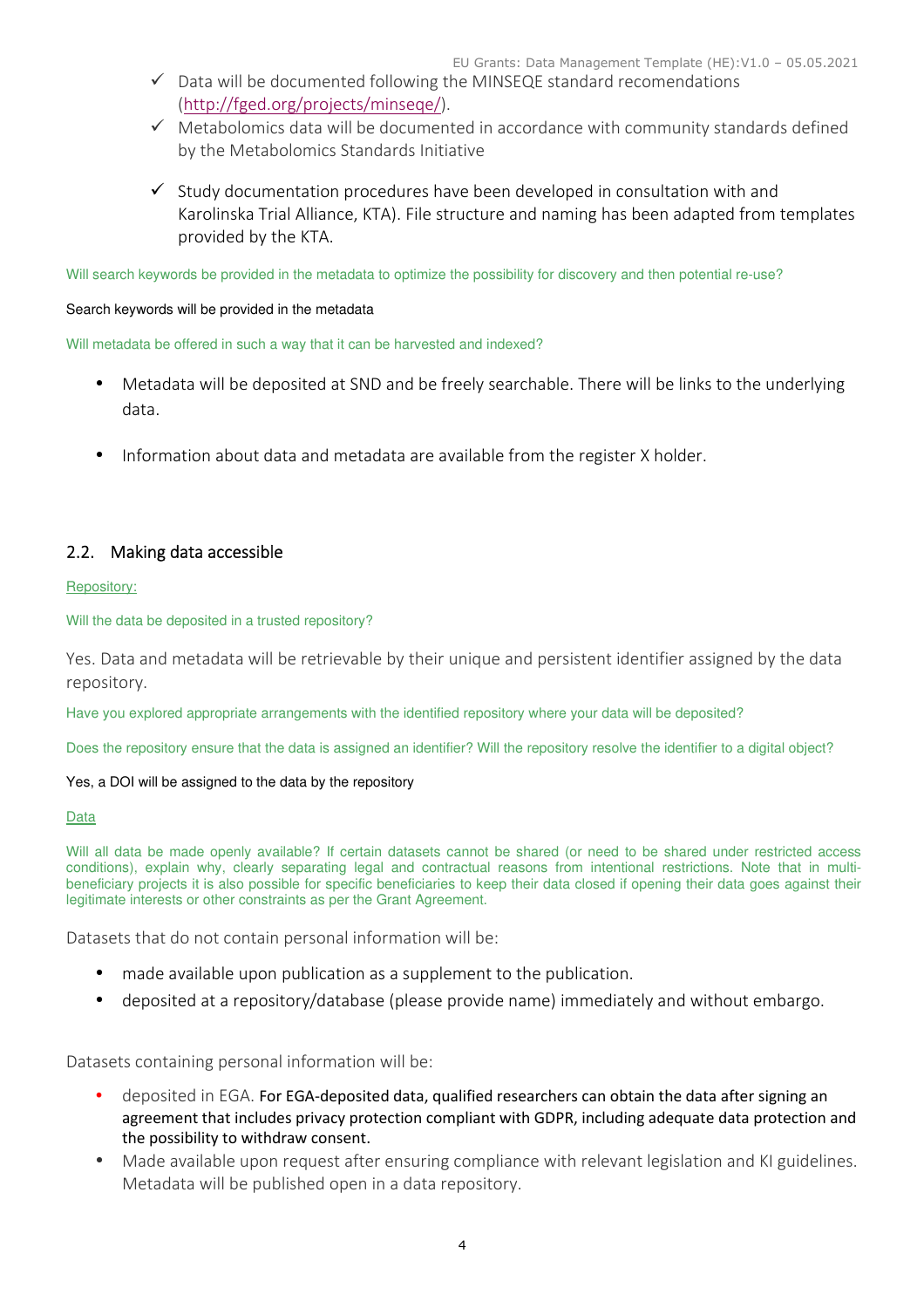EU Grants: Data Management Template (HE):V1.0 – 05.05.2021

If an embargo is applied to give time to publish or seek protection of the intellectual property (e.g. patents), specify why and how long this will apply, bearing in mind that research data should be made available as soon as possible.

Will the data be accessible through a free and standardized access protocol?

If there are restrictions on use, how will access be provided to the data, both during and after the end of the project?

How will the identity of the person accessing the data be ascertained?

Is there a need for a data access committee (e.g. to evaluate/approve access requests to personal/sensitive data)?

#### Metadata

Will metadata be made openly available and licenced under a public domain dedication CC0, as per the Grant Agreement? If not, please clarify why. Will metadata contain information to enable the user to access the data?

How long will the data remain available and findable? Will metadata be guaranteed to remain available after data is no longer available?

Will documentation or reference about any software be needed to access or read the data be included? Will it be possible to include the relevant software (e.g. in open source code)?

Data and metadata will be retrievable by their unique and persistent identifier assigned by the data repository.

# 2.3. Making data interoperable

What data and metadata vocabularies, standards, formats or methodologies will you follow to make your data interoperable to allow data exchange and re-use within and across disciplines? Will you follow community-endorsed interoperability best practices? Which ones?

In case it is unavoidable that you use uncommon or generate project specific ontologies or vocabularies, will you provide mappings to more commonly used ontologies? Will you openly publish the generated ontologies or vocabularies to allow reusing, refining or extending them?

Will your data include qualified references to other data (e.g. other data from your project, or datasets from previous research)?

We plan to make our datasets interoperable by using controlled vocabularies, keywords or ontologies where possible.

RNAseqData will be documented following the MINSEQE standard recomendations (http://fged.org/projects/minseqe/).

Metabolomics data will be documented in accordance with community standards defined by the Metabolomics Standards Initiative

We will also use file formats that are as open and widely used as possible, which will also facilitate data exchange between partners.

### 2.4. Increase data re-use

How will you provide documentation needed to validate data analysis and facilitate data re-use (e.g. readme files with information on methodology, codebooks, data cleaning, analyses, variable definitions, units of measurement, etc.)?

• Data will be described by rich metadata using standard or specified terminologies: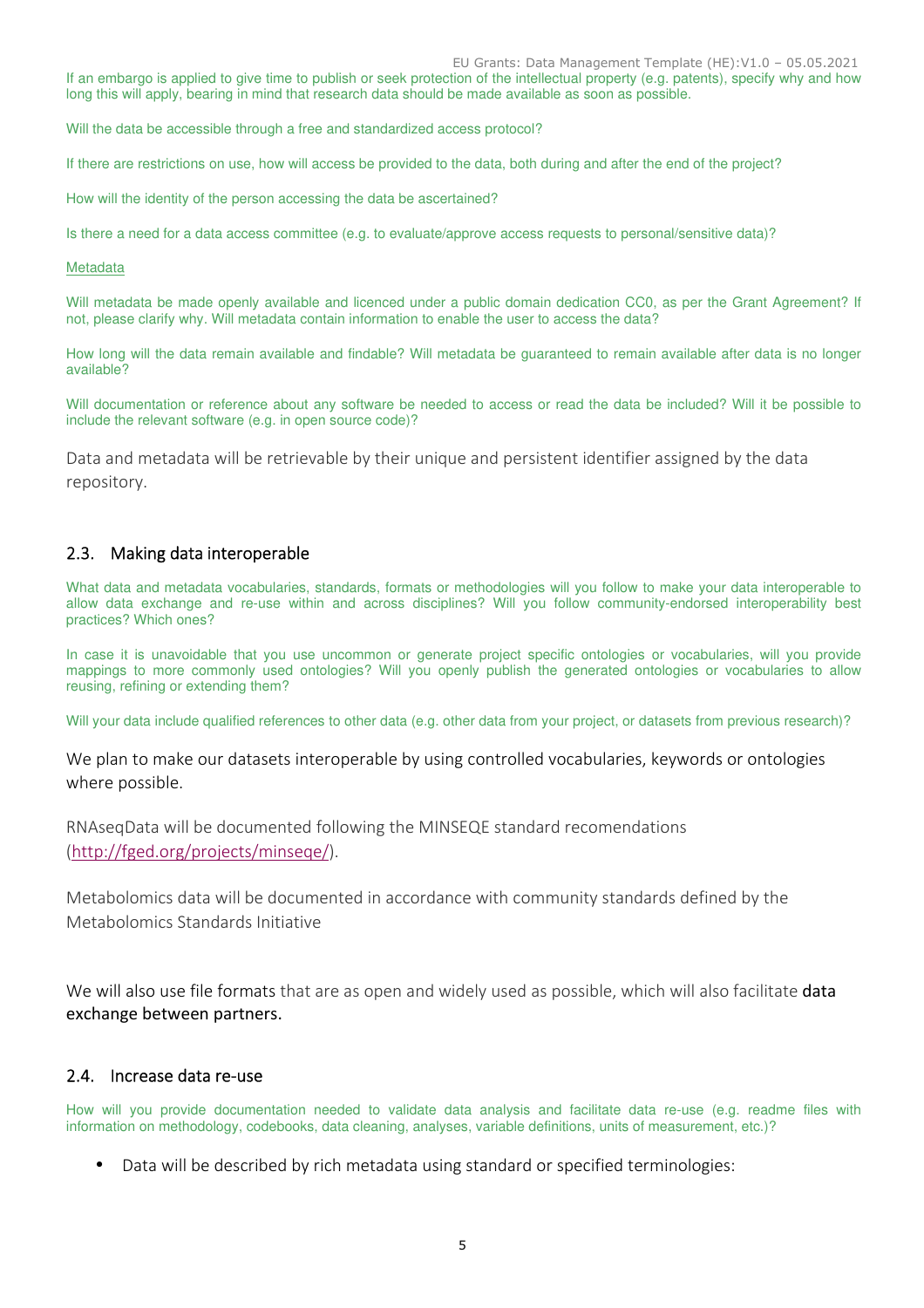- $\checkmark$  Documentation will include a standardized folder structure, codebooks (metadata about the data), logbooks (metadata about data processing), analysis plans, input and output files from databases and statistical software
- $\checkmark$  All files will be named according to the date of acquisition and experimental condition and put into folders. A "read me" file will be generated, explaining the experimental conditions, tissue and cell types.
- $\checkmark$  Survey responses will be curated into the Psych-DS format.
- $\checkmark$  Working files will be clearly labelled with a version suffix, e.g. v2.
- $\checkmark$  The following metadata will be provided (as Excel file) for each experiment: Experiment number, Condition, Date, Creator, Description, Format
- $\checkmark$  Data will be documented following the MINSEQE standard recomendations (http://fged.org/projects/minseqe/).
- $\checkmark$  Metabolomics data will be documented in accordance with community standards defined by the Metabolomics Standards Initiative
- $\checkmark$  Study documentation procedures have been developed in consultation with and Karolinska Trial Alliance, KTA). File structure and naming has been adapted from templates provided by the KTA.

Will your data be made freely available in the public domain to permit the widest re-use possible? Will your data be licensed using standard reuse licenses, in line with the obligations set out in the Grant Agreement?

- Data will be deposited at a repository/database (please provide name) immediately and without embargo, using a license (please specify license type, e.g CC-BY).
- Data transfer or processing agreement will be performed in the context of our consortia agreement. If necessary, will be performed between our research group and collaborators for data transfer, previously approved by KI's legal department.
- Researchers that would like to reuse the data from EGA will have to accept the EGA terms and conditions for downloading/using data.

Will the data produced in the project be useable by third parties, in particular after the end of the project?

Will the provenance of the data be thoroughly documented using the appropriate standards?

## Yes

Describe all relevant data quality assurance processes.

- Data will be quality-checked at collection/generation by validation against controls or publicly available databases.
- RNA seq data will be quality controlled in terms of sequence quality, sequencing depth, reads duplication rates (clonal reads), alignment quality, nucleotide composition bias, PCR bias, GC bias, rRNA and mitochondria contamination, coverage uniformity. Only high-quality data will be included in the subsequent analysis.
- The register holder assures data quality in terms of completeness and correctness of registration.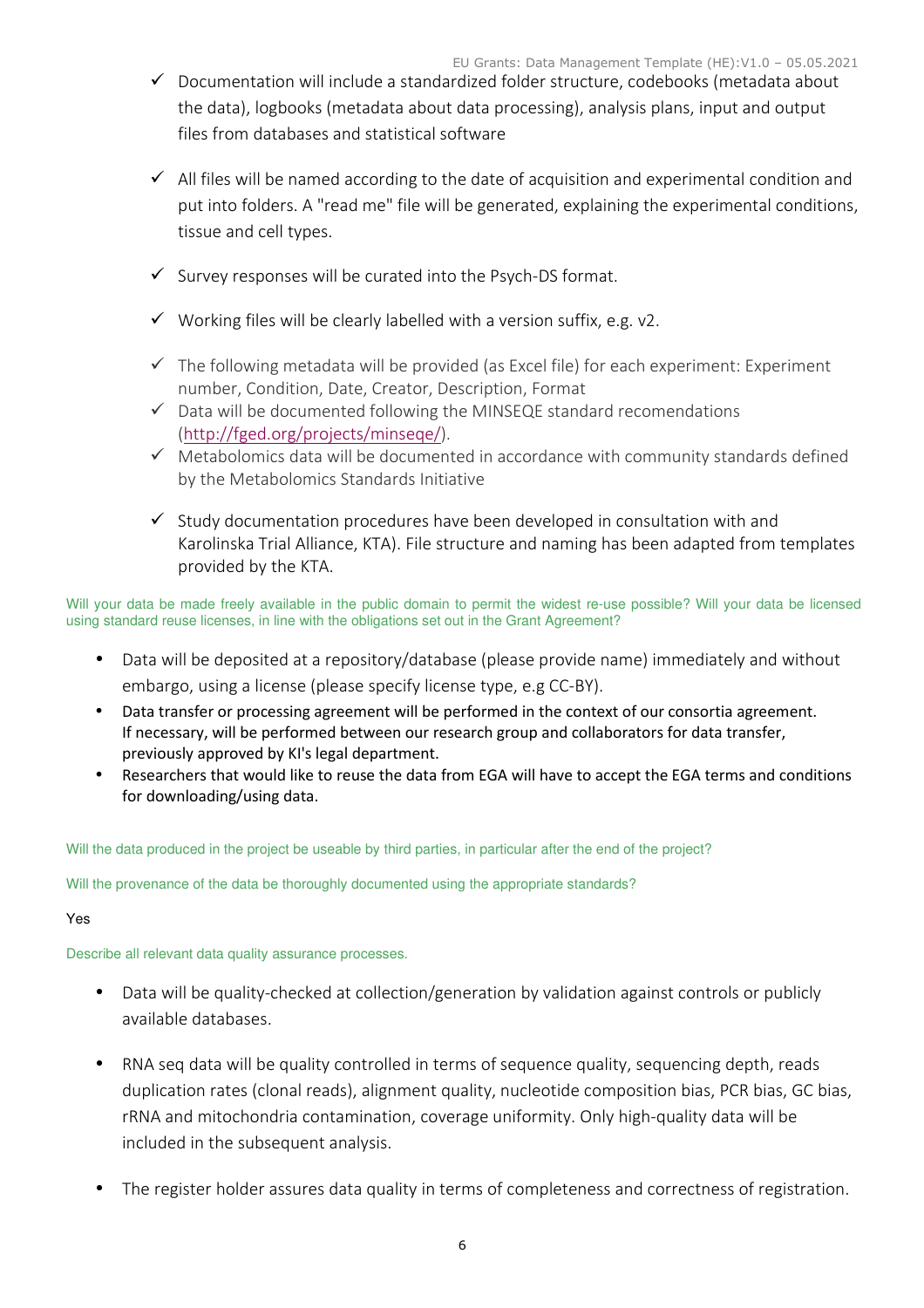- The transcribed interview material will be coded independently by two researchers.
- Images will be inspected for artifacts and the results will be recorded in a spreadsheet file.
- Mass spectrometry results will be quality-checked for contamination and mass accuracy.
- Register data will be quality controlled according to a procedure established in our group (REF).
- Data will be checked at the point of entry in REDCap or SMART-TRIAL for double entries, completeness, missing data and unreasonable values.
- To assure data quality, the study will be conducted according to the COREQ guidelines for qualitative research.

## 3. Other research outputs

In addition to the management of data, beneficiaries should also consider and plan for the management of other research outputs that may be generated or re-used throughout their projects. Such outputs can be either digital (e.g. software, workflows, protocols, models, etc.) or physical (e.g. new materials, antibodies, reagents, samples, etc.).

Beneficiaries should consider which of the questions pertaining to FAIR data above, can apply to the management of other research outputs, and should strive to provide sufficient detail on how their research outputs will be managed and shared, or made available for re-use, in line with the FAIR principles.

- https://www.protocols.io/ will be used to share scientific protocols used in the study
- Analysis scripts and other developed code will be uploaded to Github.
- Genetically modified mice strains that will be generated will be made available via the Jackson Labs

# 4. Allocation of resources

What will the costs be for making data or other research outputs FAIR in your project (e.g. direct and indirect costs related to storage, archiving, re-use, security, etc.) ?

How will these be covered? Note that costs related to research data/output management are eligible as part of the Horizon Europe grant (if compliant with the Grant Agreement conditions)

Who will be responsible for data management in your project?

How will long term preservation be ensured? Discuss the necessary resources to accomplish this (costs and potential value, who decides and how, what data will be kept and for how long)?

- Data management is performed by the PI / a research assistant / a postdoc / a dedicated data manager.
- Salary of X SEK for a data manager in the group is required.
- Access to the departmental server is required. It is expected to cost X SEK.

## 5. Data security

What provisions are or will be in place for data security (including data recovery as well as secure storage/archiving and transfer of sensitive data)?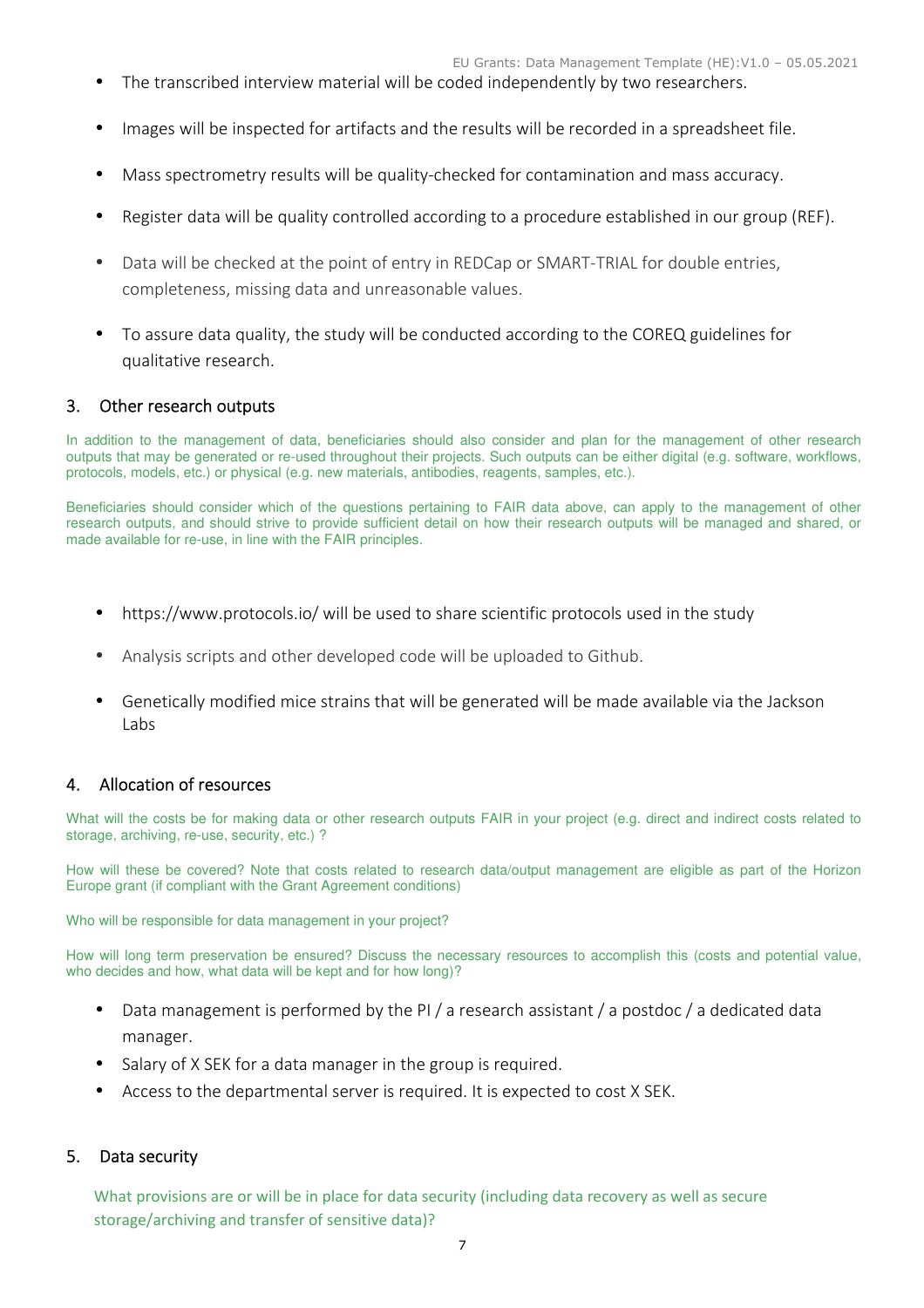- Access to the documentation stored in ELN/REDCap/Onedrive/KI servers is restricted to group members.
- Data saved in ELN/REDCap/Onedrive/KI servers is backed up.
- Access to data saved in ELN/REDCap/Onedrive/KI servers requires user authentication with password.
- Access to ELN/Onedrive/KI servers is permitted only when on KI premises or by VPN or MFA
- The data in ELN/REDCap/KI servers is saved locally at KI. For ELN/REDCap, two redundant servers are used that have standardized physical security.
- All network traffic to and from ELN/REDCap is encrypted.
- For ELN/REDCap/SMART-TRIAL, data access is based on an individual's role in the project.
- ELN/REDCap provide audit trails for tracking data changes and user activity
- In OneDrive, it is possible to recover changed/deleted datasets.
- SMART-TRIAL is only accessible through a secure encrypted web address (Secure Socket Layer (SSL) and Transport Layer Security (TLS) technologies), via a unique user ID and secure password (two-step verification and authentication).
- Human sequencing data from NGI will be processed and temporarily stored in the Bianca server for sensitive data at Uppmax (Uppsala Multidisciplinary Center for Advanced Computational Science), which has several layers of security.
- We only work with pseudonymized data, with the key stored in a safety cabinet located at XXX (please specify location) and to which only XXX have access to (please specify the people that have access to it).
- It has been judged that controlled access is not required for these data since the data do not contain personal information.

Will the data be safely stored in trusted repositories for long term preservation and curation?

## The data will be safely stored in repository X for long term preservation and curation

# 6. Ethics

Are there, or could there be, any ethics or legal issues that can have an impact on data sharing? These can also be discussed in the context of the ethics review. If relevant, include references to ethics deliverables and ethics chapter in the Description of the Action (DoA).

Will informed consent for data sharing and long term preservation be included in questionnaires dealing with personal data?